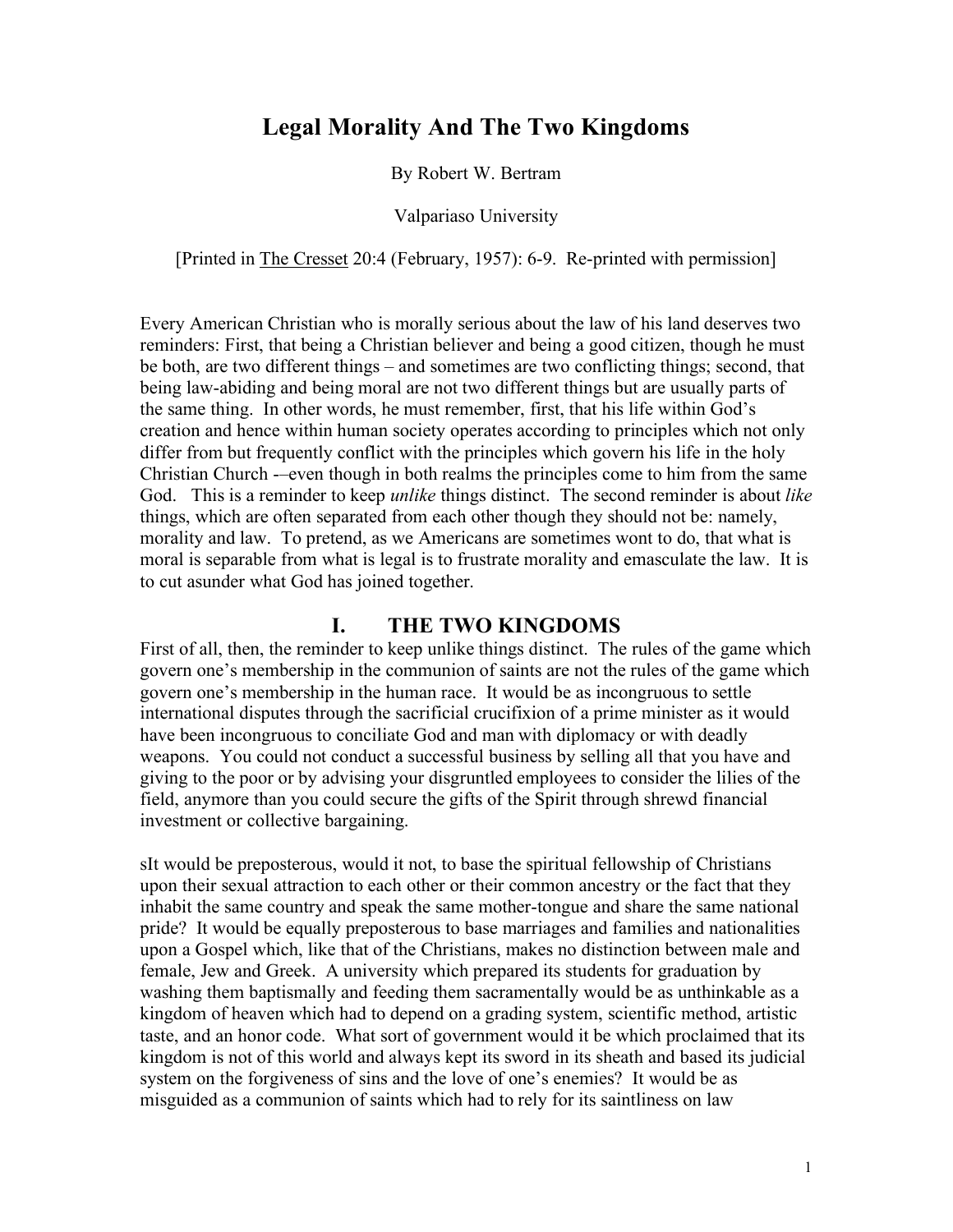enforcement or a two-party system. Our theological forefathers knew what they were doing when they distinguished between an order of grace and an order of creation, a kingdom of the right hand and a kingdom of the left.

# **SAINT PAUL**

The oppositions between these two orders, as Werner Elert has shown, is abundantly illustrated in the New Testament. It is Saint Paul's one and the same Epistle to the Romans which insists on the one hand that Christians are not to seek revenge but rather are to love their enemies and, on the other hand and almost in the same breath, insist just as emphatically that the state does have the right of revenge and the duty to wield the sword (Romans 12:14, 19 f; 13:4). This antithesis is especially delicate if the judge who has to give the orders to wield the sword happens also to be a Christian: nevertheless, he has to give the orders. There is the case of the Nebraska judge who in the morning granted a divorce to a husband and wife and in the evening, at a congregational meeting, had to condemn their divorce and, exercising the office of the keys, had to vote to bar them from the Lord's Supper. The same Paul who wrote the Epistle to the Romans writes in another letter (Galatians 3:28) that there is no longer any distinction between the sexes and yet, in still other letters, movingly advances the cause of conjugal love (Ephesians 5:25ff.) and in good conscience justifies its physical expression (I Corinthians 7:4 ff.). Paul announces too that differences between nationalities have been abolished (Colossians 3:11), still he proudly refers to himself as an Israelite (II Corinthians 11:22). This is also the apostle who exalts the Christian's concern for the inner man (Ephesians 3:16), who praises the heavenly prize as the only one worth striving for (Philippians 3:14) – the same apostle, nevertheless, who will not let the Corinthians forget that he himself works with his hands (I Corinthians 4:12), admonishes others to do likewise (II Thessalonians 3:8 ff), and finds a common bond with those who like himself are by trade tentmakers (Acts 18:3). Christian freedom is for Paul a denial of slavery (Galatians 3:28; I Corinthians 7:22), yet he advises Christians who are slaves that it is their duty to continue in their slavery (Ephesians 6:5).

# **JESUS**

Not only in the epistles of Paul but also in the gospels, in the life and teaching of our Lord, do we find dramatic evidence of this opposition between the two realms. Think, for example, of the numerous secular occupations Christ mentions in His parables without His ever suggesting there is anything intrinsically wrong with these occupations – the architect (Luke 14:28), the banker (Matthew 25:14 ff.), the merchant (Matthew 13:45), the steward (Luke 16:1 ff), the householder (Matthew 20:1 ff), the farmer (Matthew 13:3 ff), the fisherman (Matthew 13:47 ff), the shepherd (Luke 11:21), the judge (Luke 18:2), the soldier (Luke 11:21), the prince (Matthew 18:23), the housewife ((Matthew 13:33) – and how He announces salvation to a revenue agent (Luke 19:9) and marvels at the faith of a centurion (Matthew 8:10) without so much as hinting that they should forsake their offices. Still, this is the same Master who requires of His followers that for Him they must give up their occupations (Luke 5:27 f.) and their civic relations (Luke 18:22). The principles by which men govern one another in state and society, He says, are to have no place in the group life of His disciples (Mark 10:42 ff), yet He commands them to support the government's tax program and to discharge their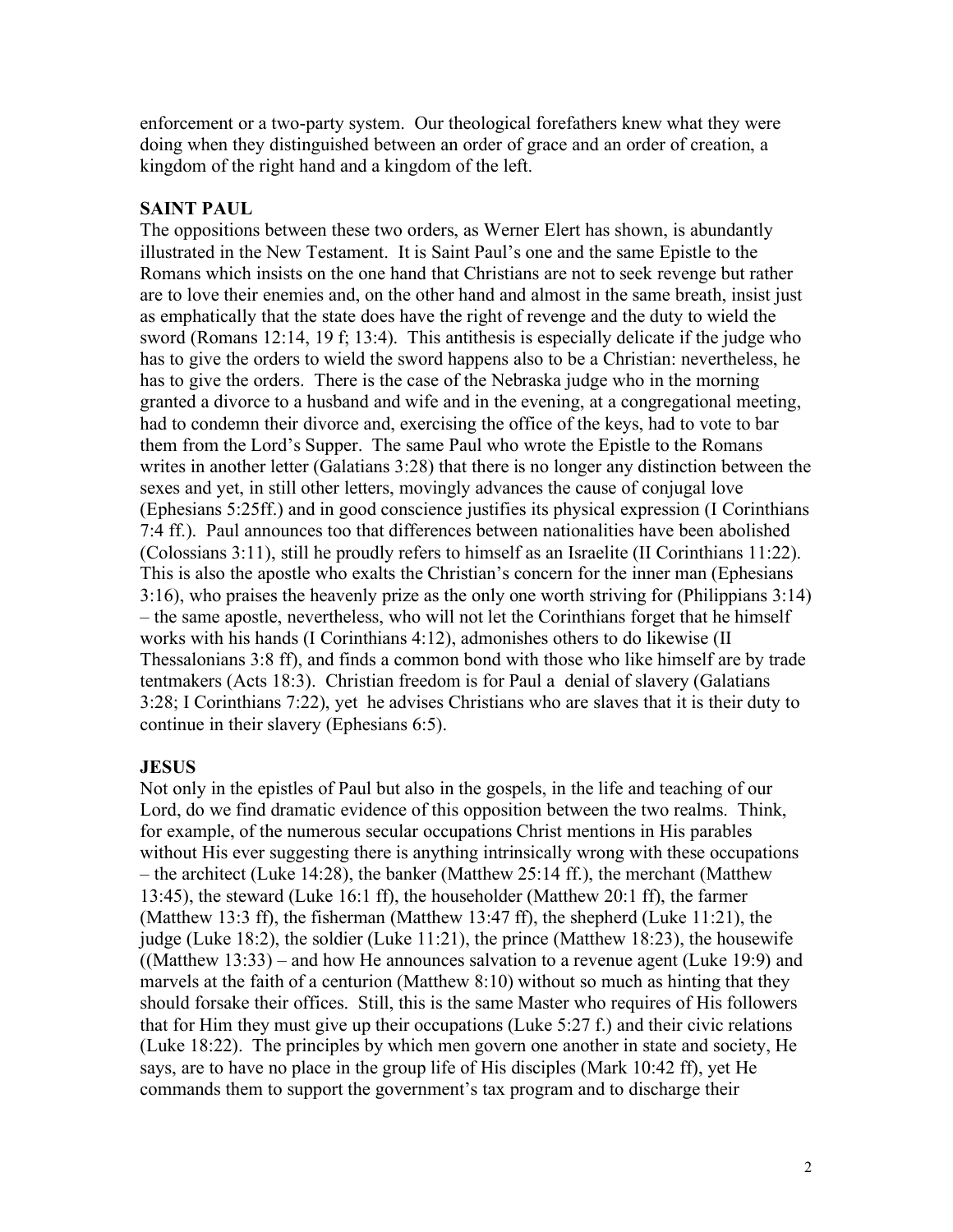obligations to the emperor (Mark 12:17). The Master and the disciples who, as He says, are hated "because they are not of the world" (John 17:14) are nevertheless quite at home at a party which, even by our standards, must have been very worldly indeed (John 2:11 ff.). Christ warns against accumulating wealth and yet in the operations of those who do accumulate He finds a model for those who seek the Kingdom of God (Matthew 13:44 f.). He sharply scolds His hearers for being anxious about food and raiment (Matthew 6:25 ff.) yet eats the food which is produced and prepared by just their kind of anxiety (e.g., Luke 14:1). He criticizes Jews for saluting only fellow Jews and yet, paradoxically, His own method of shaming them is to tell them that therefore they are no better than non-Jews (Matthew 5:47), elsewhere He compares non-Jews to dogs (Matthew 15:26) and unbelievers to swine (Matthew 7:6).

#### **THE PRICE OF CONFUSION**

Any veteran Christian knows that, if distinguishing these two orders is difficult, not distinguishing them is disastrous. Just try to live in the order of grace as though it were the order of creation (and this has been tried as recently as today) – what do you get? A woefully secularized Church. And the worst thing about secularizing the Church is not that you replace her old *gemuetlich* fellowship with a now impersonal bureaucracy, nor that you recreate her churchmanship in the image of Madison Avenue and Wall Street, nor that you vulgarize her good name in the community, nor even that you render her children ethically indistinguishable from the children of the world. Worse still than these is that you burden her with a task which by itself is indeed noble and imperative but which in no case is the essential task of the Church of Jesus Christ: the task, namely, of making people decent and of making the world safe for decent people to live in. This is a task all right for school boards, for juries, for stockholders' meetings, for married couples, for union locals, for private consciences, for non-Christian and sub-Christian religions. But a Christian Church which conceives this as *her* principal task is flirting with adultery and is no linger the faithful Bride of Christ. To be sure, the Church which had no concern for decency and safety would also be no Church. More than that, she could not make herself understood, she probably could not even survive, if she could not count on some measure of that concern within the non-Christian world about her. But – and this is the whole point – this concern for human decency and safety is not what makes the Church what she essentially is.

Men lay violent hands also on the other order, the order of creation, when as religious men they look to it for redemption, which is not its responsibility, and piously mistake it for the kingdom of heaven. But it is not the kingdom of heaven, anymore than it is the kingdom of hell. That is, its business is not to save men or to damn them. It is a kingdom of productive work. As such, it is not interested in men as saints or as sinners. As good men and bad men, yes. But goodness in this case is not righteousness, it is not the measure of a man's standing in the divine favor or the divine disfavor. Human goodness in the creative order is rather a utilitarian thing. It is the measure of how faithfully a man performs in the service of the Creator. Do not misunderstand, this does not reduce goodness to a relative thing. If in his service to the Creator a man proves to be, say, dishonest, then dishonest he is and he stands condemned as for a transgression which is wrong not relatively but absolutely. Perhaps on top of this he loses his job, the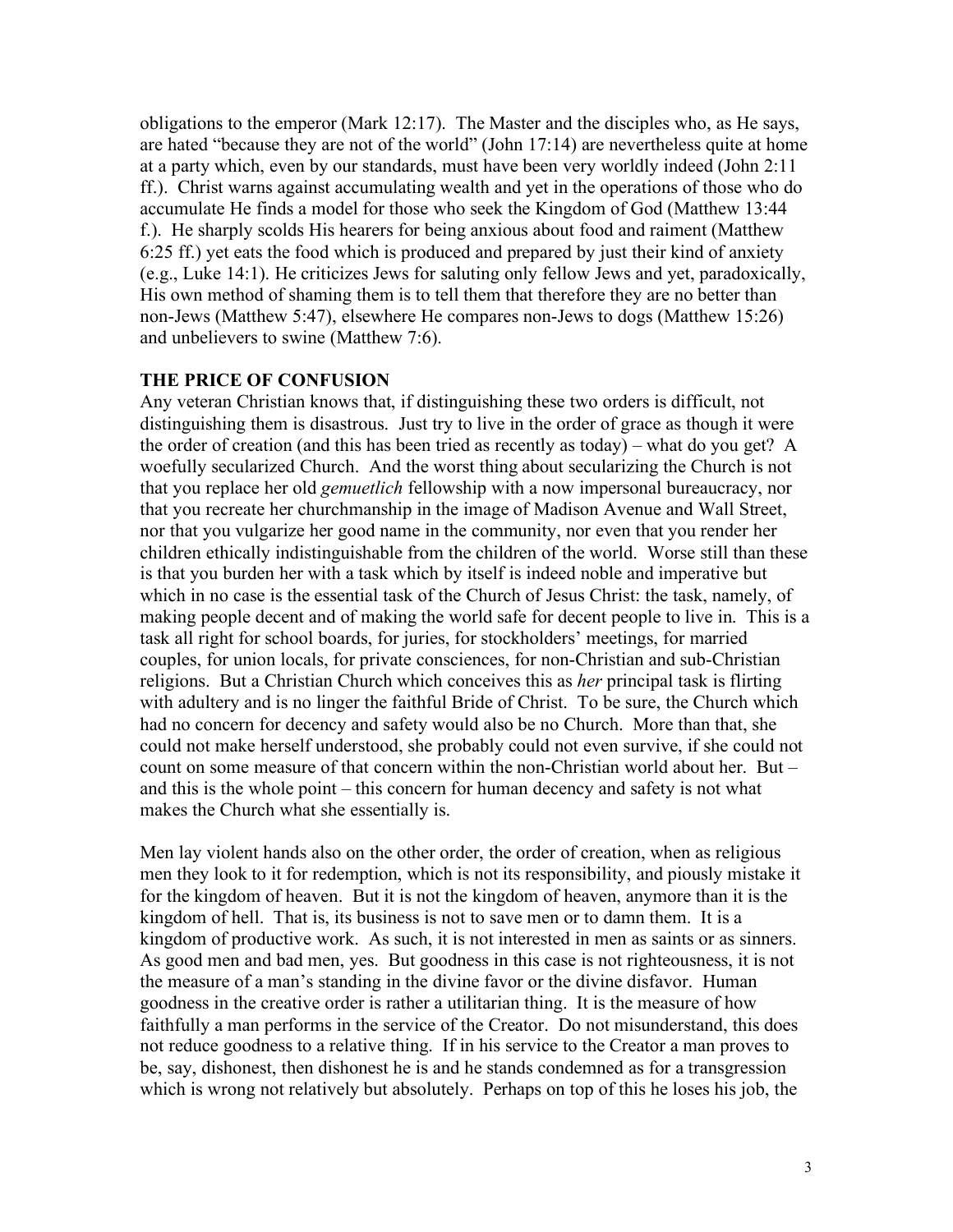esteem of his fellows, and his own self-respect. But such condemnation, though it may proceed from an absolute norm, has here a purpose which is largely pragmatic: to restore the dishonest servant to honest service, to fit him once more for the useful opportunities and joys of creation. In point of fact, he may thrive better on sympathy than condemnation. Charity is capable of both, of sternness as well as mildness, but charity is always the dear pragmatist. She has no interest in passing judgment, whether negative or affirmative simply for its own sake. She is interested in getting on with the business of creation.

But this magnificent business is spoiled when men with their misplaced religiosity distort the work at hand into a way of salvation. People are anxious to justify their existence (as if they were even authorized, much less able, to do so.) So they ponder the creative and creditable things they do – keeping house, writing term-papers, indulging appropriate worries, praying for virtue, befriending their relatives, reading the editorial page – and wonder whether all these things might not help to establish their personal worth. Meanwhile their pondering and their wondering plays hob not only with their composure and their digestion but with the Creator's time-table and with His whole bounteous plan for them.

This can happen to everyone. It can happen to professors. It does happen to the professor for whom teaching is no longer the privilege of working with the Creator but is instead a grim life of self-sacrifice by which the Creator-turned-Judge is now to be appeased. For him teaching is the pious ordeal by which his life shall be made to count for something. "And gladly teach" means for him "and meritoriously teach." If as the Psalmist says the great God is moved to laughter by the kings and rulers of the earth who take counsel against Him, then what must His laughter be when He finds Himself competed with by this new self-savior, the lordly professor. See him, armed with his terrible red marking-pencil, separating the sheep from the goats with the kind of humorless and austere inflexibility that should properly be reserved only for the Last Judgment. See him bestride his platform as majestically as only he can who does daily battle with dragons like Darwin and Dante and Diesel and, oh yes, poor defenseless Decartes, or as he turns from his onslaught upon a quadratic equation or the third declension, still unbowed but bespattered with chalk dust, or as he leans back in the relaxed rumple of his tweeds while his students wait, pencils poised, for his next word and while he ponders – why the sophomore in the rear is whispering.

Or perhaps he is not the lordly professor at all, but the professor of terrible meekness, anxious to save himself by professorial flagellation. In this academic vale of tears, with its lethargic students and its distracting extra-curriculars and its insufficient pay and its elusive truths and its daily unfinished business and his own limited abilities – oh, his own so limited abilities – he spends himself in holy martyrdom, never complaining about a thing except about the fact that his colleagues are forever complaining. About nothing is he so certain as about uncertainty, and it is his supreme act of self-abnegation to dwell, with his upset students, in The Problem Insoluble. What makes the good class or the good dean or the good lecture "good" is that it confers upon him the wan hope that, perhaps after all, he may yet amount to something- that is, if the lectures will just hold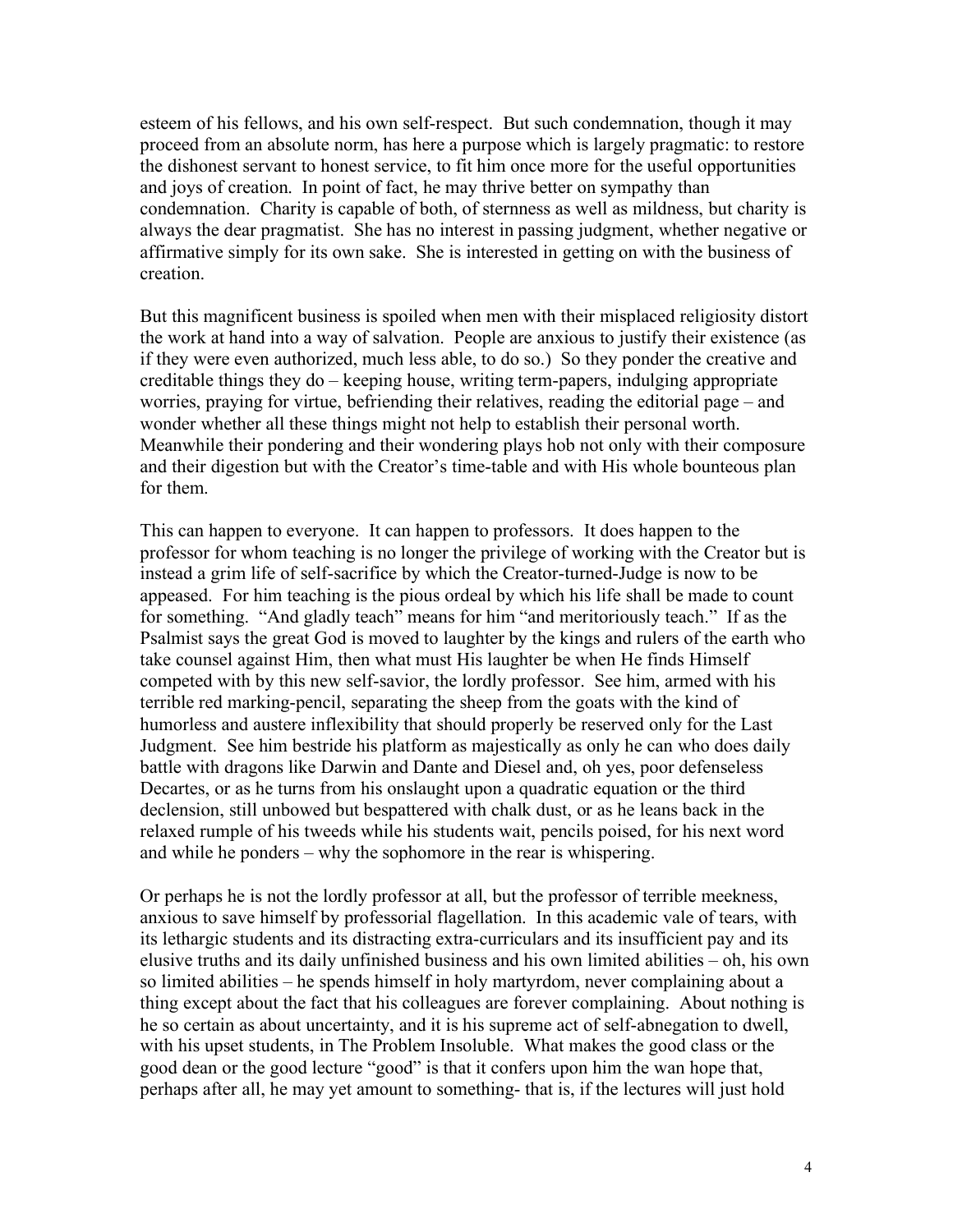out a little longer and if the students will please not lose interest and if the dean remembers his name. How hard it is for him to utter that superbly creative utterance, "So what" – without uttering it cynically or irresponsibly or without wondering nervously just why he did utter it. Even life's sheer delights, like humor and music and good drink and the joy of winning and the pleasure of twitting his friends and enjoying his wife – even these seem to be for him soterological acts, projects he is under obligation to "be good at."

If this is the case with the professor – the professor, that is, who feels constrained to convert his profession into religious credit (and I chose the professor not because he is the favorite target but only because I happen to be familiar at first hand with his variety of sin) – then it is certainly also the case with all God's other human servants, from the mother to the paper-hanger to the comedian. No wonder they find the work of creation so taxing. No wonder the Creator, in His displeasure, threatens to put an end to the whole thing sooner or later – and promises to replace it with a new creation and new men.

# **THEREFORE**

No wonder, then, that it is important to distinguish the order of grace from the order of creation. This is not the place, or at least the time, to speak about the opposite and equally treacherous danger – the danger, namely, of widening the *distinction* between the two orders into a *separation*, thus destroying their mutual dependence – or about the bearing of all this upon the American "separation of church and state," or about the ambiguous position of the historical Church which, like the individual Christian, has to operate within both orders simultaneously. Our purpose, you recall, was simply to remind ourselves to keep distinct two unlike things, the kingdom of the right hand and the kingdom of the left.

# **II. THE MORALITY OF LAW**

Then there is the second reminder, to keep like things together. This is the forgotten truth that, within the natural order of human society, there is no hard and fast distinction between what is legal and what is moral. The law is but a means of applying and enforcing what is right. It is an extension of the ethical.

# **MINIMAL VERSUS IDEAL**

Professor Edmond Cahn, in his recent excellent book, *The Moral Decision*, notes that one of the ways Americans commonly distinguish law and morals is to say "that the law enforces only those *minimum* standards of moral behavior that are indispensable for community existence, whereas morals deal with standards suitable to an *ideal* human being." (39) But, as Professor Cahn rightly protests, is the law really as "minimal" as all that and so unconcerned with the "ideal"? His own answer (and we heartily concur) is No. One wonders, for example, just how many members of Alabama's White Citizens;' Council would concede that the Supreme Court's ruling on segregation represents "those *minimum* standards of moral behavior that are indispensable for community existence," and just how often, in their murmurings against it, they have referred to it as "idealistic." Surely *they* would agree, though none too agreeably, that the law is capable of embracing the ideal.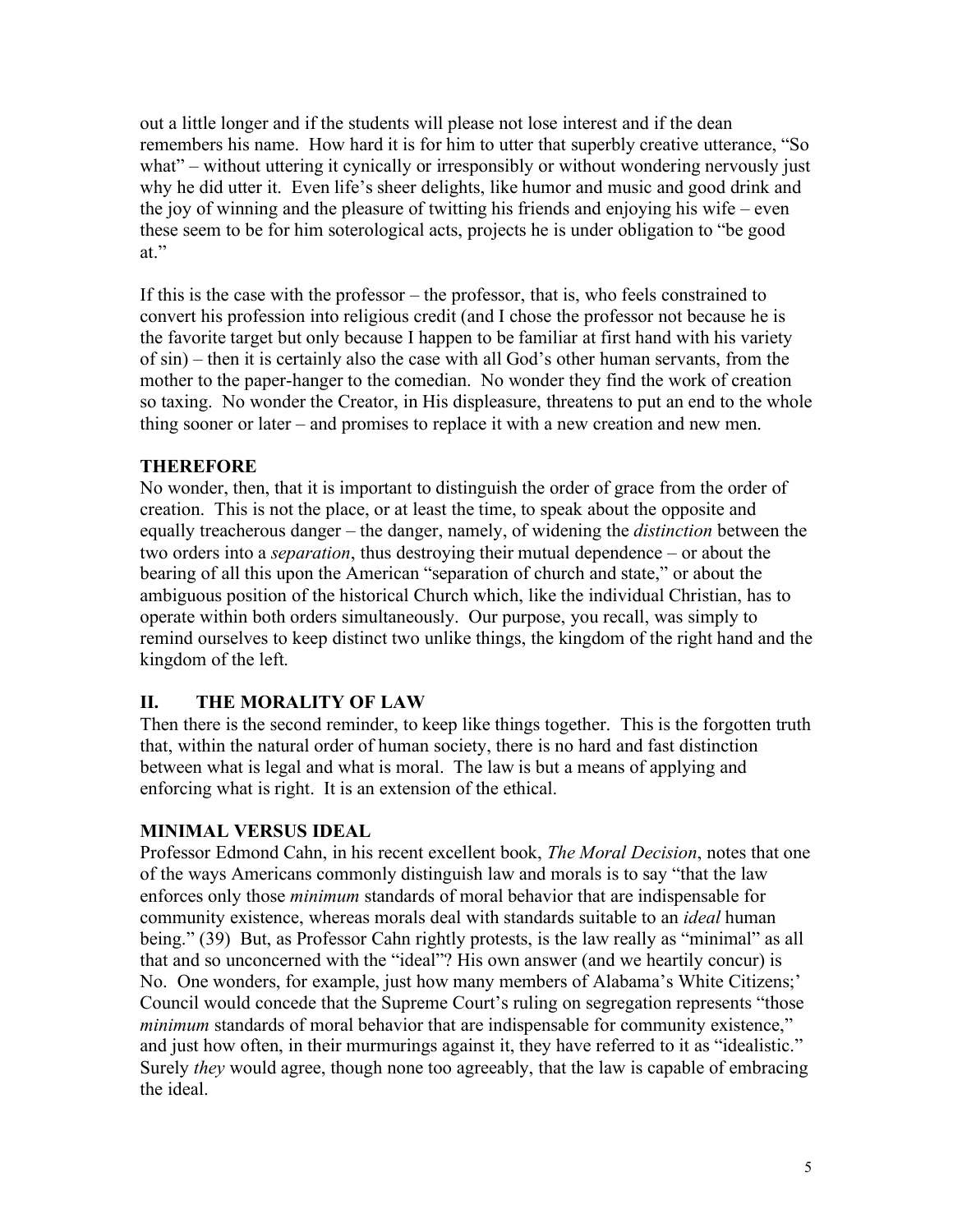There is another reason for this conclusion. If a community's moral ideals should happen to hover above the reach of its laws *in a given generation*, there is still every chance that, with enough time and a broad enough consensus, those ideals will wind up *in the next generation* on the community's law books. Duties which at an earlier time were merely moral duties have a way of changing, through subsequent history, into duties which are legal as well as moral. Many of the things which you and I and our parents formerly construed as just unethical have by now become not only unethical but also illegal. There was day not so long ago when an employer could get by without giving assistance to the unemployed, and perhaps have only his conscience to answer to. Nowadays he would also have to reckon with a statute which requires him to pay mandatory contributions to unemployment insurance. His moral duty has become also his legal duty. Formerly a broker, in advising an investor, may have deceived the investor regarding the present condition of the market, and perhaps the only thing wrong with that at the time was that it was not decent. Today it might also not be very legal, and the broker may find himself in trouble with the Securities and Exchange Commission. Listen to the searching way in which that commission's chairman recently condemned this sort of deception. Quoted in last November twenty-ninth's *Chicago Daily News*, he said: "It has been the position of the Commission that if an uninformed investor could be reasonably deceived, the manner of the fraud is immaterial, whether it takes the form of a direct lie, or a half truth, or a question, or an innuendo; this has been sustained by the courts." As a moral judgment, not to say a legal judgment, this can hardly be said to be merely minimal.

To hermetically seal off ethics from law as though the one dealt with the most and the other with the least, is to forget that what was exclusively ethical yesterday may well become both ethical and legal tomorrow. Pessimists may try to explain this away by saying that the former moral duties have merely lost their old appeal and now in their weakness have to turn for help to the strong arm of the law. Is it not just as likely that what has taken place here is a rise in the moral level of the law itself?

### **EXTERNAL VERSES INTERNAL**

Another popular distinction between law and morality is the one which says – and you have heard it before – that the law deals only with men's *external* behavior whereas morality is concerned with their *internal* motives and intentions. This distinction, too, is much too neat. In a court of law, as I understand it, it is frequently necessary, in order to establish guilt, to ascertain a person's subjective mental status. In a case of homicide, for example, does it not make considerable difference, not only morally but legally, whether the killing had been malicious and whether it had been premeditatedly malicious? Similarly, in questions of contracts, of dispositions in a last will, of tax evasion, it is often essential to the court's ruling to know just what the testator had in mind, or whether there was actual intent to defraud, or whether the evasion was "willful." These are largely questions of moral intention. The point is, they are also legal considerations.

Furthermore, quite apart from the law's passing *judgment* on a man's intentions, there is the matter of the law's *influencing* his intentions. It is remarkable how a speed limit sign not only will cause a driver, externally, to reduce the speed of his car but also may instill